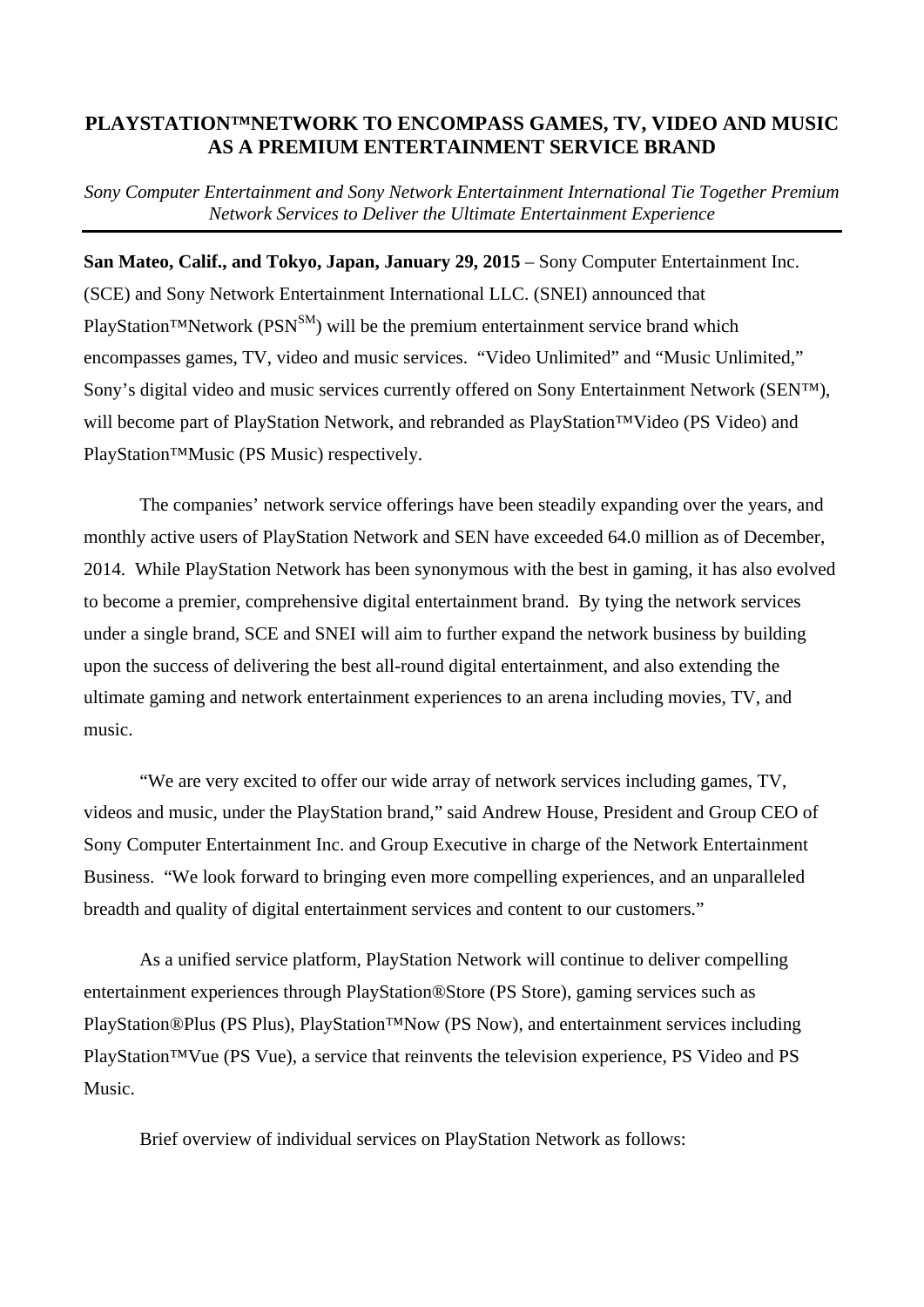



Since its launch in November, 2006, PS Store has allowed users to discover and download digital game and video content anytime, anywhere from various devices including PlayStation platforms such as PlayStation®4 (PS4™), PlayStation®3 (PS3™) and PlayStation®Vita (PS Vita). SCE and SNEI will continue to offer PS Store as a premier destination for users to purchase exciting content that can be instantly enjoyed on their PlayStation consoles.

### **PlayStation®Plus (PS Plus)**





PS Plus offers members exclusive features and content, such as "Instant Game Collection," which give users access to full versions of popular titles with no time limits or extra costs, and "Online Multiplayer," which allows PS4 owners to play with and challenge other gamers over the network. As of January 2, 2015, over 10.9 million users have been taking advantage of the features and benefits of the membership service. PS Plus has been greatly enhanced since the launch of PS4, and will continue to provide a wide array of exciting content and services to PlayStation users.

**PlayStation™Video (PS Video)** 





The video on demand and transactional service, "Video Unlimited," will be rebranded as PS Video and will continue to offer over 200,000 movies and TV shows across PlayStation platforms, Sony devices and PCs, in 11 countries and regions. With PS Video, users will have immediate access to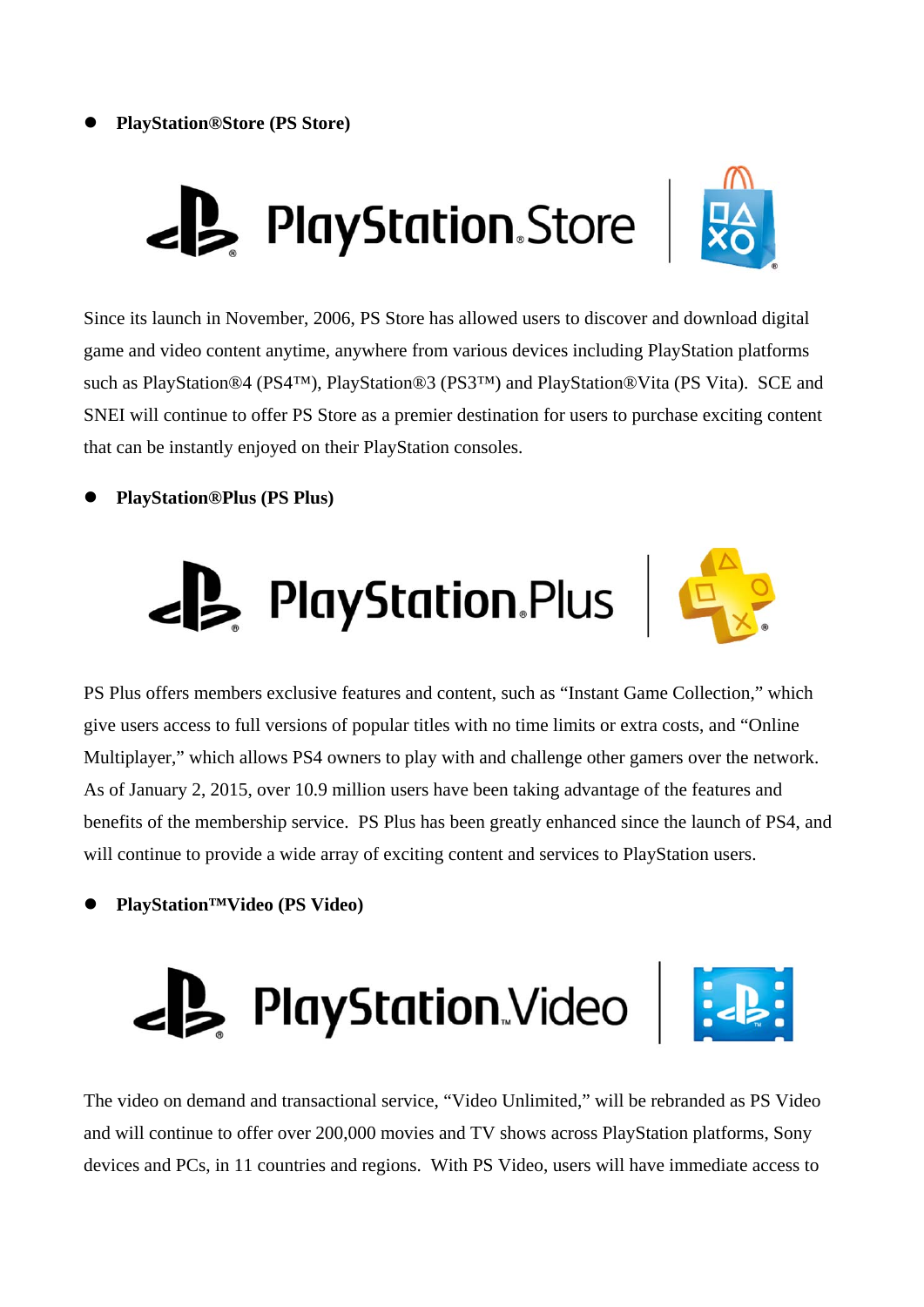buy or rent, not only a deep catalog of content, but the latest releases across movies and TV shows, including exclusive content only available on PlayStation, anytime and anywhere on various compatible devices.

**PlayStation™Music (PS Music) \*1**





PS Music will represent the music listening destination. SCE and SNEI have entered into a global strategic partnership with Spotify, in order to continuously deliver a best-in-class digital music experience with PlayStation Network. Spotify on PS Music will become newly available in 41 countries and regions this spring\*2. The music streaming service "Music Unlimited" will close in all 19 countries on March 29, 2015.

**PlayStation™Now (PS Now)** 





The streaming game service PS Now, allows users in the US and Canada to instantly enjoy a wide range of PS3 games on various network-enabled devices, by leveraging cloud-based technology. Currently, the service is available on PlayStation platforms including PS4, PS3, PS Vita, and also Sony TVs and Blu-ray players, and select Samsung Smart TVs.

# **PlayStation™Vue (PS Vue)**





PS Vue, first announced in November 2014, is a pioneering new cloud-based TV service that reinvents the television experience. The beta preview has begun in New York, Chicago and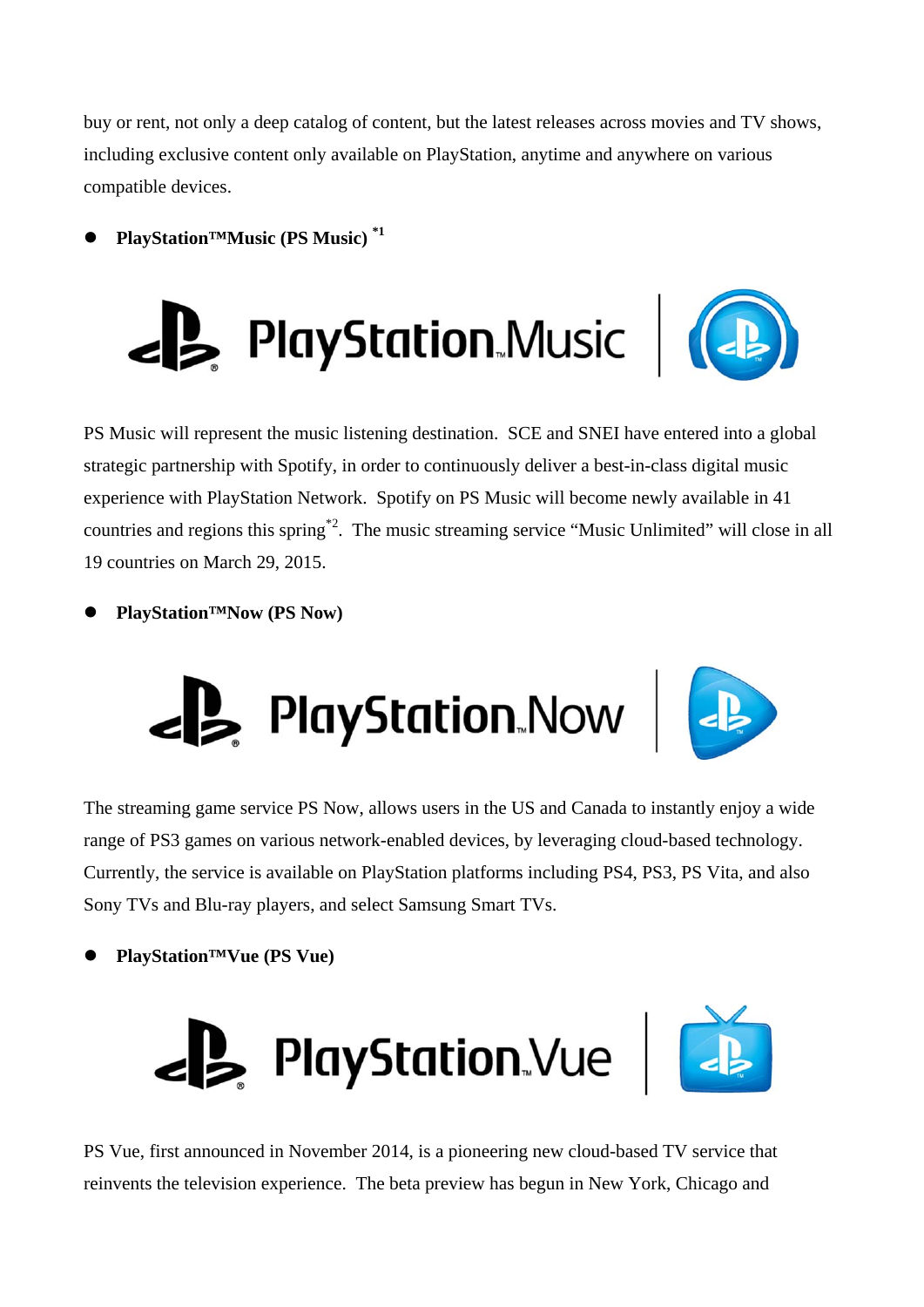Philadelphia for select PS4 and PS3 owners, and will launch commercially during the first quarter of 2015. PS Vue leverages the power of the cloud to combine the live, on-demand, and catch-up TV content viewers love with a powerful user interface, that delivers unprecedented personalization and simplicity.

Services names and logos on PlayStation Network supported devices will be renewed through a phased transition starting this February.

Through innovative network services and business partnerships, SCE and SNEI will deliver compelling content and experiences to users, and strive to further expand the PlayStation platform.





###

\*1 The availability of the PS Music service in Japan is not yet determined. Further details will be announced when ready.

\*2 Please refer to the SNEI and Spotify joint press release, distributed simultaneously with this announcement, for more details.

### **About Sony Network Entertainment International LLC:**

Sony Network Entertainment International LLC (SNEI) founded in April 2010, drives the vision, strategy and execution for network services across Sony Group, to offer consumers compelling, connected entertainment experiences across a variety of network enabled devices. Headquartered out of San Mateo, California SNEI's operations span globally across San Francisco, Los Angeles, San Diego, London, Tokyo and more. Through PlayStation®Network and Sony Entertainment Network, SNEI offers a bevy of exciting services including PlayStation®Store, PlayStation®Plus, PlayStation™Vue, Music Unlimited, Video Unlimited and more. With over 64 million active viewers registered to our network and FY13 revenues exceeding 200 billion yen, SNEI is a core Sony business which continues to grow at breakneck speed as a leading provider of cutting edge digital entertainment experiences.

#### **About Sony Computer Entertainment Inc.:**

Recognized as a global leader and company responsible for the progression of consumer-based computer entertainment, Sony Computer Entertainment Inc. (SCEI) manufactures, distributes, develops and markets the PSP® (PlayStation®Portable) handheld entertainment system, the PlayStation®3 (PS3™) computer entertainment system, the PlayStation®Vita (PS Vita) portable entertainment system and the PlayStation®4 computer entertainment system. SCEI has revolutionized home entertainment since it launched PlayStation® in 1994. PlayStation®2 further enhanced the PlayStation® legacy as the core of home networked entertainment. PSP broadens the